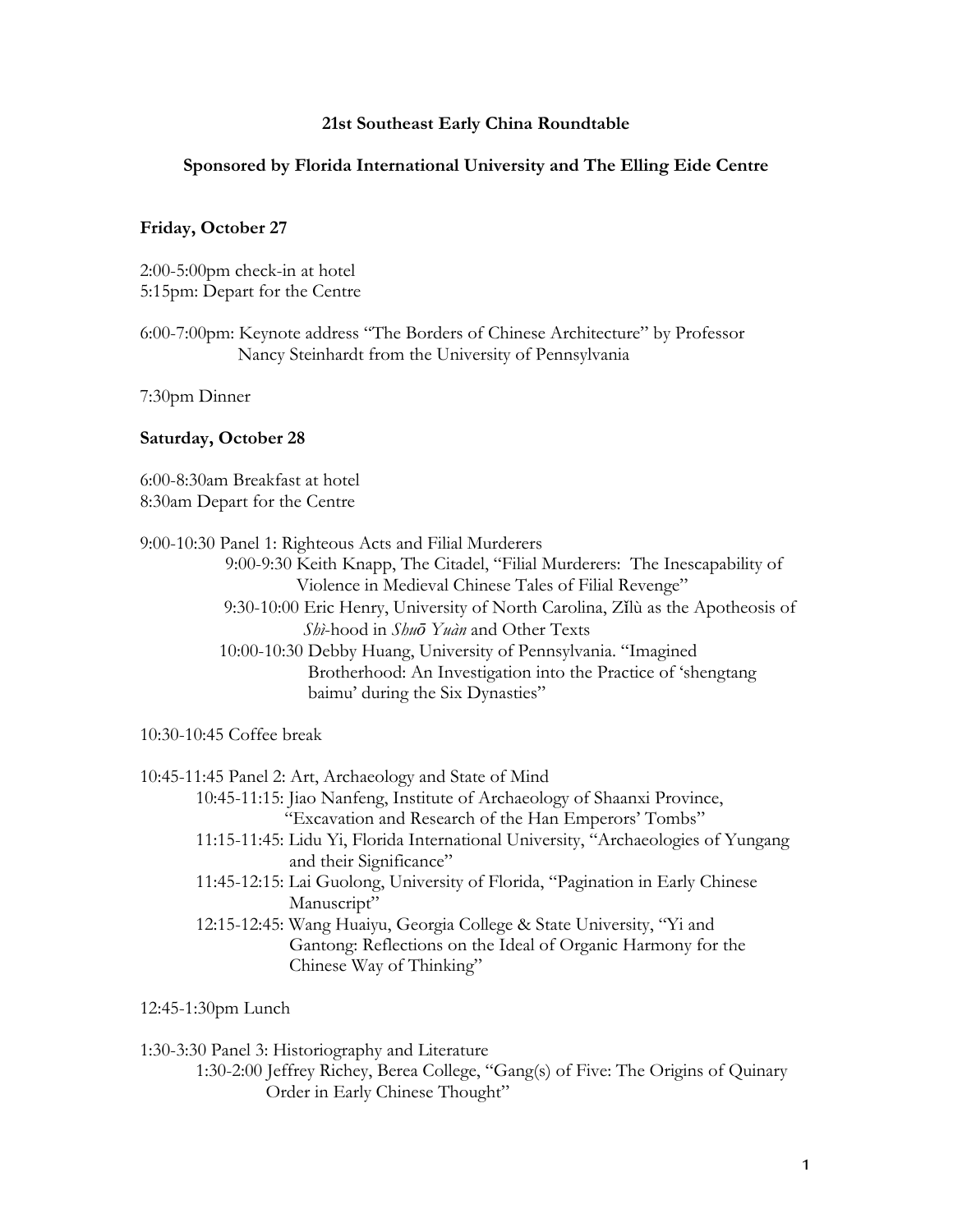- 2:00-2:30 Harry Rothschild, University of North Florida, "Tumors and the Body Politic: Discursive Excrescences in Early and Medieval China"
- 2:30-3:00 Jie Wu, Murray State University, "The Myth and Truth about Princess Taiping's (665?-713) Estates"
- 3:00-3:30 Robert André LaFleur, Beloit College, "Marcel Granet and the Rhetoric of 'Imagined Communitas' in Early Chinese Philosophy"

3:30-3:45 Coffee break

3:45-4:5 Panel 4: *Dao* and Transcendence

- 3:45-4:15 Uffe Bergeton, University of North Carolina, "Maintaining Moral Purity in a Dirty World: Pollution and Purity Metaphors in Pre-Qin Theories of Reclusion"
- 4:15-4:45 Stephan N. Kory, Friedrich-Alexander University, "Learning to 'See': Prognostic Observation in Late Han and Medieval China"
- 4:45-5:15 Rohan Sikri, The University of Georgia, "*The Birth of Names* Cosmogonic Accounts of Language in the *Tài Yī Shēng Shuǐ* and *Héng Xiān*"
- 5:15-5:45 Livia Kohn, "Daoist Economics: Medieval Institutions"

5:45-6:15 SEECR business meeting

6:30pm Dinner

### **Sunday October 29**

6:00-8:30am Breakfast at hotel 8:30am Departure for the Ringling Museum of Art

| 9:00-10:30am Panel 5: Buddhist Texts and Ideology                                |
|----------------------------------------------------------------------------------|
| 9:00-9:30 Andrew Chittick, Eckerd College, "Buddhist Ideology and the            |
| Legitimation of the Jiankang Empire"                                             |
| 9:30-10:00 Mario Poceski, University of Florida, "Bo Juyi's Epitaph for Chan     |
| Teacher Weikuan"                                                                 |
| 10:00-10:30 Kenneth Holloway, Florida Atlantic University, "Humanistic Religion: |
| from Guodian to Vimalakirti"                                                     |
|                                                                                  |

10:30-10:45 Coffee break

| 10:45-11:45 Panel 6: Texts and Interpretations                              |
|-----------------------------------------------------------------------------|
| 10:45-11:15 Jakob Poellath, Ludwig-Maximillian University-Munich, "Text and |
| Historiography"                                                             |
| 11:15-11:45 William Nienhauser, University of Wisconsin, "Concerning the    |
| Received Text of the <i>Shiji</i> "                                         |
| 11:45-12:15 Maria Kobzeva, University of Wisconsin, "Biographies and        |
| Historical Narratives"                                                      |
|                                                                             |

12:15 Lunch at the Ringling Museum of Art